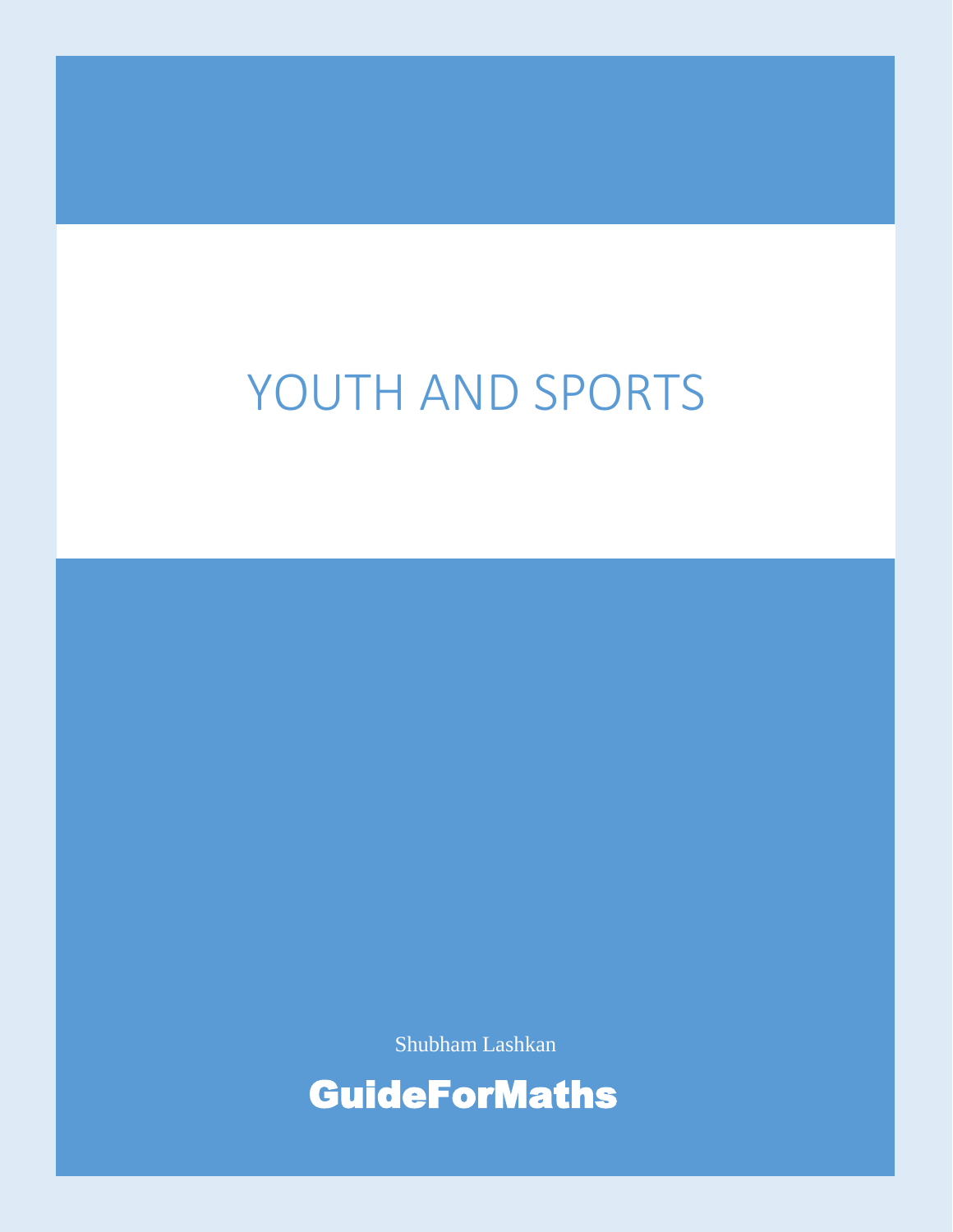### Some Important Rajiv Gandhi Khel Ratna Awardees

| SI.            | Year    | <b>Name of the sportsperson(s)</b>     | <b>Sport discipline</b>        |
|----------------|---------|----------------------------------------|--------------------------------|
| 1              | 1991-92 | Viswanathan Anand                      | Chess                          |
| $\overline{2}$ | 1992-93 | Geet Sethi                             | <b>Billiards</b>               |
| 5              | 1995-96 | Karnam Malleswari                      | Weightlifting                  |
| $\overline{7}$ | 1997-98 | Sachin Tendulkar                       | Cricket                        |
| 9              | 1999-00 | Dhanraj Pillay                         | Hockey                         |
| 10             | 2000-01 | Pullela Gopichand                      | Badminton                      |
| 11             | 2001-02 | <b>Abhinav Bindra</b>                  | Shooting                       |
| 12             | 2002-03 | Anjali Ved Pathak Bhagwat &            | Shooting and Athletics         |
|                |         | K.M.Beenamol (Joint)                   | respectively                   |
| 13             | 2003-04 | Anju Bobby George                      | Athletics                      |
| 14             | 2004-05 | Rajyavardhan Singh Rathore             | Shooting                       |
| 15             | 2005-06 | Pankaj Adhvani                         | <b>Billiards &amp; Snooker</b> |
| 16             | 2006-07 | Manavjit Singh Sandhu                  | Shooting                       |
| 17             | 2007-08 | Mahendra Singh Dhoni                   | Cricket                        |
| 18             | 2008-09 | M.C. Mary Kom, Sushil Kumar, Vijendar  | Boxing, Wrestling & Boxing     |
|                |         | Kumar                                  | respectively                   |
| 19             | 2009-10 | Saina Nehwal                           | <b>Badminton</b>               |
| 20             | 2010-11 | <b>Gagan Narang</b>                    | Shooting                       |
| 21             | 2011-12 | Vijay Kurnar and Yogeshwar Dutt        | Shooting and Wrestling         |
|                |         |                                        | respectively                   |
| 22             | 2012-13 | Ronjan Sodhi                           | Shooting                       |
| 23             | 2014-15 | Sania Mirza                            | Tennis                         |
| 24             | 2015-16 | P.V. Sindhu, Deepa Karmakar, Jitu Rai, | Badminton, Gymnastics,         |
|                |         | Sakshi Malik                           | Shooting and Wrestling         |
|                |         |                                        | respectlively                  |

#### **The award was not conferred upon any sportsperson or team in the year 1993-94 and 2013-14**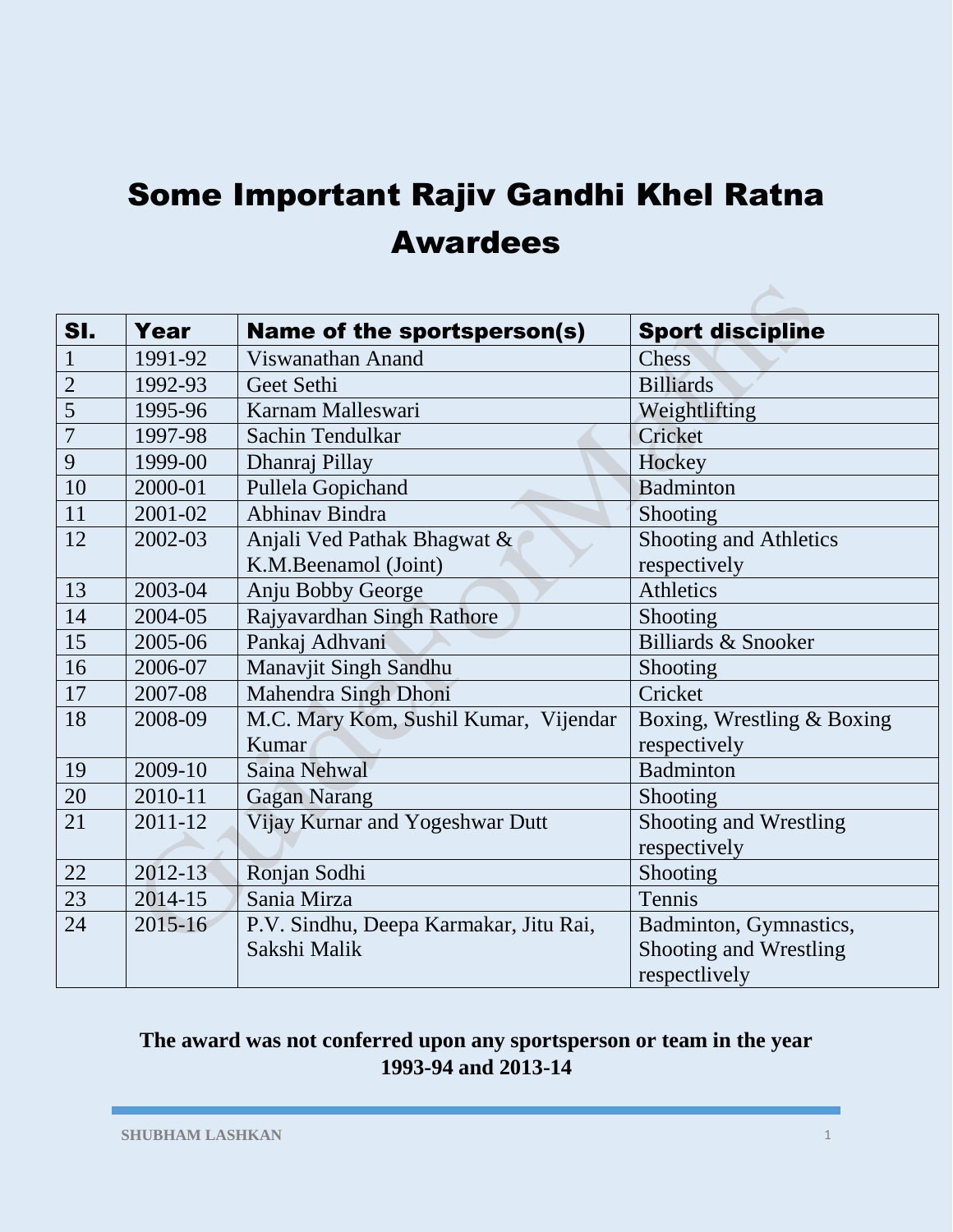| Year | <b>Games</b> | <b>Host City</b>  | <b>Country</b> |
|------|--------------|-------------------|----------------|
| 1951 |              | New Delhi         | India          |
| 2006 | XV           | Doha              | Qatar          |
| 2010 | <b>XVI</b>   | Guangzhou         | China          |
| 2014 | <b>XVII</b>  | Incheon           | South Korea    |
| 2018 | <b>XVIII</b> | Jakarta-Palembang | Indonesia      |
| 2022 | <b>XIX</b>   | Hangzhou          | China          |
| 2016 | XX           | Nagoya            | Japan          |

#### Some Important South Asian Games

| <b>Games</b>            | Year | <b>Host City</b>   | <b>Country</b> |
|-------------------------|------|--------------------|----------------|
|                         | 1984 | Kathmand           | Nepal          |
| IX                      | 2004 | Islamabad          | Pakistan       |
| $\overline{\textbf{X}}$ | 2006 | Colombo            | Sri Lanka      |
| XI                      | 2010 | <b>Dhaka</b>       | Bangladesh     |
| <b>XII</b>              | 2016 | Guwahati, Shilling | India          |
| XIII                    | 2018 | Kathmandu          | Nepal          |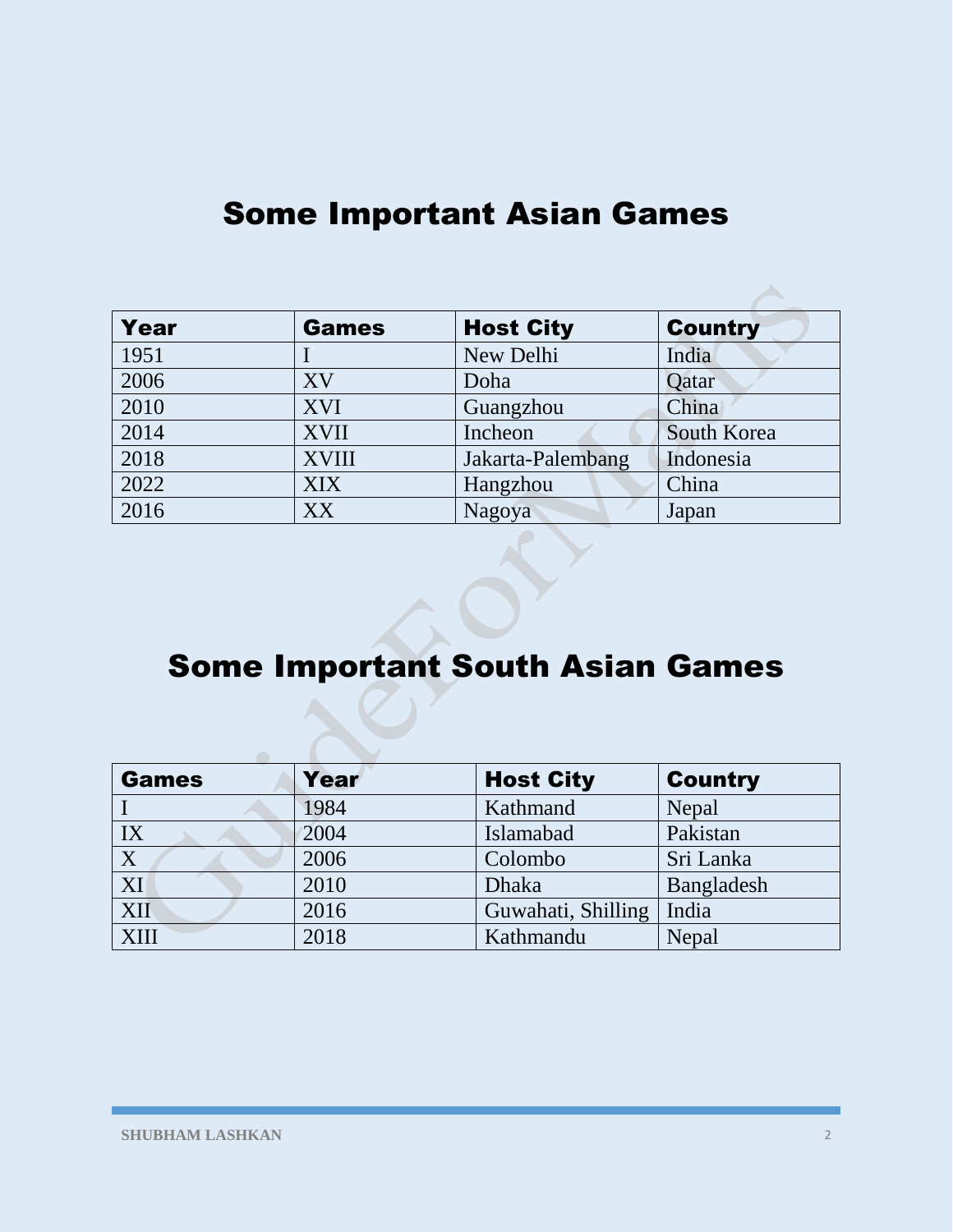#### Some Important Commonwealth Games

| Year | <b>Games</b> | <b>Host City</b> | <b>Country</b> |
|------|--------------|------------------|----------------|
| 1930 |              | Hamiliton        | Canada         |
| 2010 | XIX          | New Delhi        | India          |
| 2014 | XХ           | Glasgow          | Scotland(UK)   |
| 2018 | XXI          | Goldcoast city   | Australia      |

#### Some Important Summer Olympic Games

| <b>Games</b>  | Year | <b>Venue</b>                             |
|---------------|------|------------------------------------------|
|               | 1896 | Athens (Greece)                          |
| XV            | 1952 | Helsinki (Finland)                       |
| <b>XXV</b>    | 1992 | Barcelona (Spain)                        |
| <b>XXVI</b>   | 1996 | Atlanta (USA)                            |
| <b>XXVII</b>  | 2000 | Sydney (Australia)                       |
| <b>XXVIII</b> | 2004 | Athens (Greece)                          |
| <b>XXIX</b>   | 2008 | Beijing (China)                          |
| <b>XXX</b>    | 2012 | London (UK) [Mascotwenlock & Mandeville] |
| <b>XXXi</b>   | 2016 | Rio de janerio (Brazil)                  |
| <b>XXXII</b>  | 2020 | Tokyo (Japan)                            |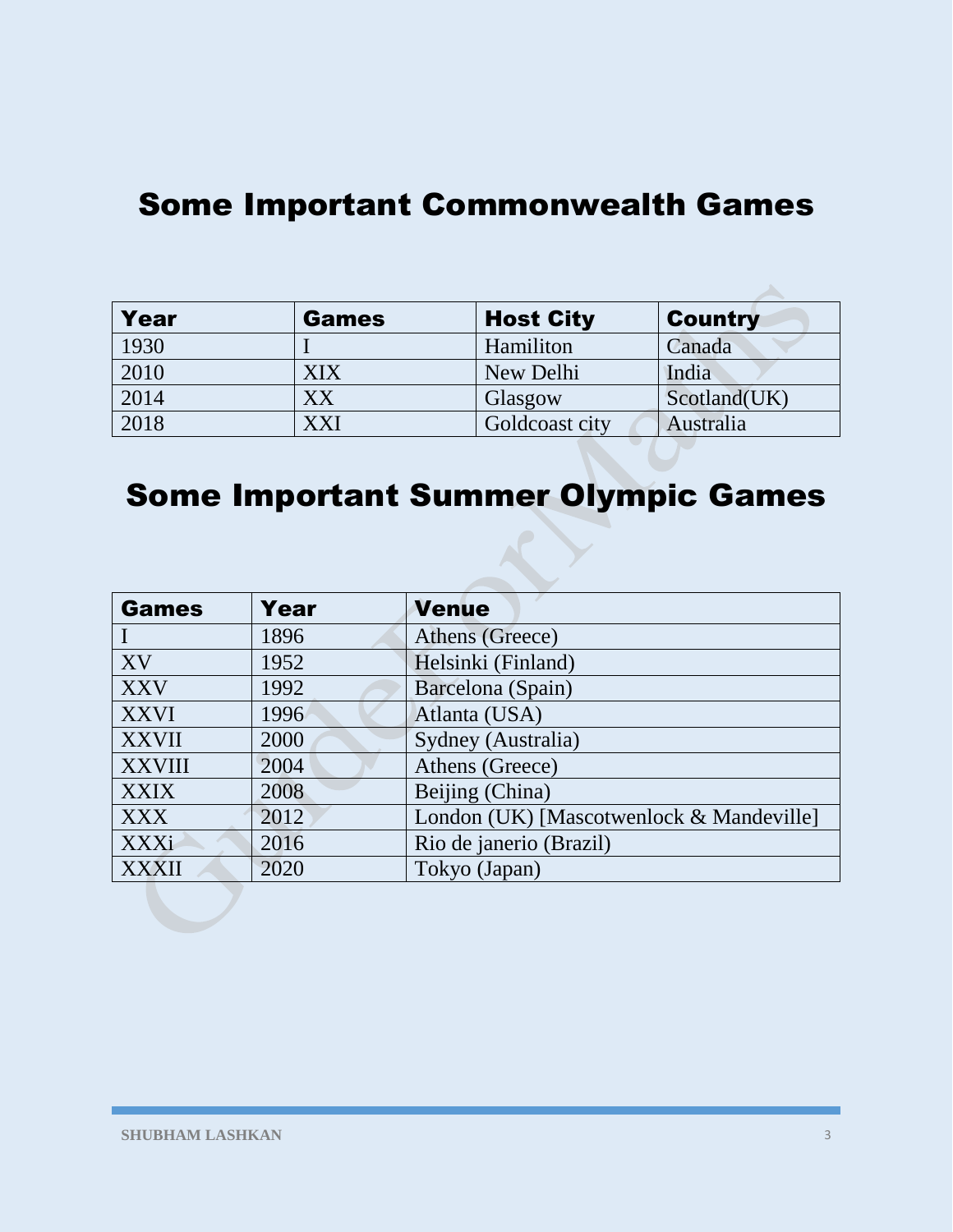#### Some Important Winter Olympic Games

| <b>Games</b> | Year | <b>Host City</b> | <b>Country</b> |
|--------------|------|------------------|----------------|
|              | 1924 | Chamonix         | France         |
| XX           | 2006 | Turin            | Italy          |
| XXI          | 2010 | Vancouver        | Canada         |
| <b>XXII</b>  | 2014 | Sochi            | Russia         |
| <b>XXIII</b> | 2018 | Pyeongchang      | South Korea    |
| <b>XXIV</b>  | 2022 | Beijing          | China          |

## Organization and Results of the World cups

| Year | <b>Host Nation</b>                 | <b>Winner</b>      | <b>Runner-up</b>   |
|------|------------------------------------|--------------------|--------------------|
| 1975 | England                            | <b>West Indies</b> | Australia          |
| 1979 | England                            | <b>West Indies</b> | England            |
| 1983 | England                            | India              | <b>West Indies</b> |
| 1987 | India/Pakistan                     | Australia          | England            |
| 1992 | <b>Australia/New Zealand</b>       | Pakistan           | England            |
| 1996 | India/Pakistan/sri Lanka           | Sri Lanka          | Australia          |
| 1999 | England                            | Australia          | Pakistan           |
| 2003 | South Africa                       | Australia          | India              |
| 2007 | <b>West Indies</b>                 | Australia          | Sri Lanka          |
| 2011 | Bangladesh/India/Pakistan/SriLanka | India              | Sri Lanka          |
| 2015 | New Zealand                        | Australia          | New Zealand        |
| 2019 | England                            |                    |                    |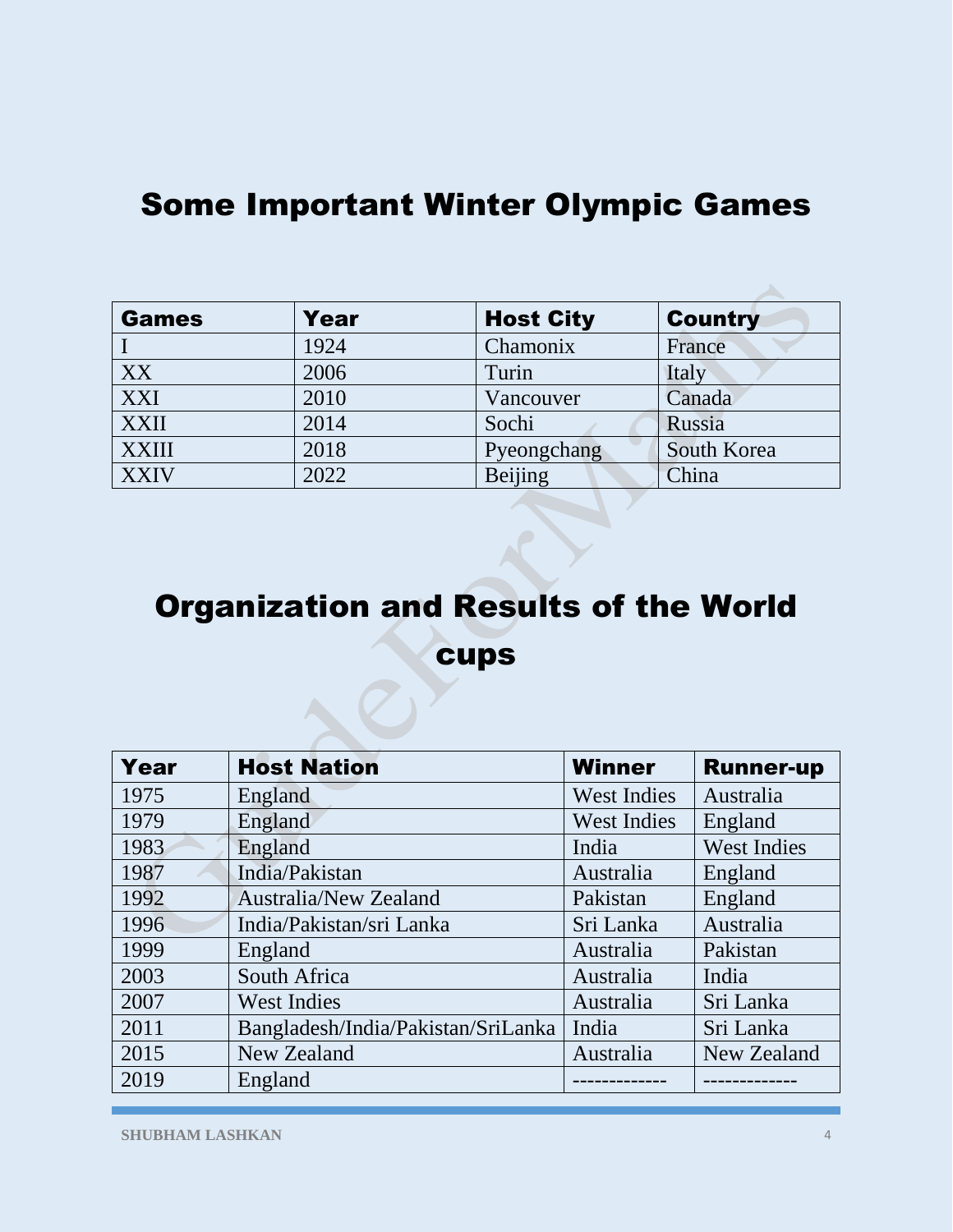### Player of the Tournament in World Cup **Cricket**

| Year | <b>Player</b>                 | <b>Performance</b>      |
|------|-------------------------------|-------------------------|
|      |                               | <b>Details</b>          |
| 1992 | Martin Crowe(New Zealand)     | 456 runs                |
| 1996 | Sanath jayasuriya(Sri Lanka)  | 221 runs and 7 wickets  |
| 1999 | Lance Klusener (South Africa) | 281 runs and 17 wickets |
| 2003 | Sachin Tendulkar(India)       | 673 runs and 2 wickets  |
| 2007 | Glenn McGrath (Australia)     | 26 wickets              |
| 2011 | Yuvraj singh(India)           | 362 runs and 15 wickets |
| 2015 | Mitchell Starc(Australia)     | 22 wickets              |

### Some Important Football Cup Winners

| Year | <b>Host</b>       | <b>Winner</b> |
|------|-------------------|---------------|
| 1930 | Uruguay           | Uruguay       |
| 2002 | South Korea/Japan | <b>Brazil</b> |
| 2006 | Germany           | Italy         |
| 2010 | South Africa      | Spain         |
| 2014 | <b>Brazil</b>     | Germany       |
| 2018 | Russia            |               |
| 2022 | Oatar             |               |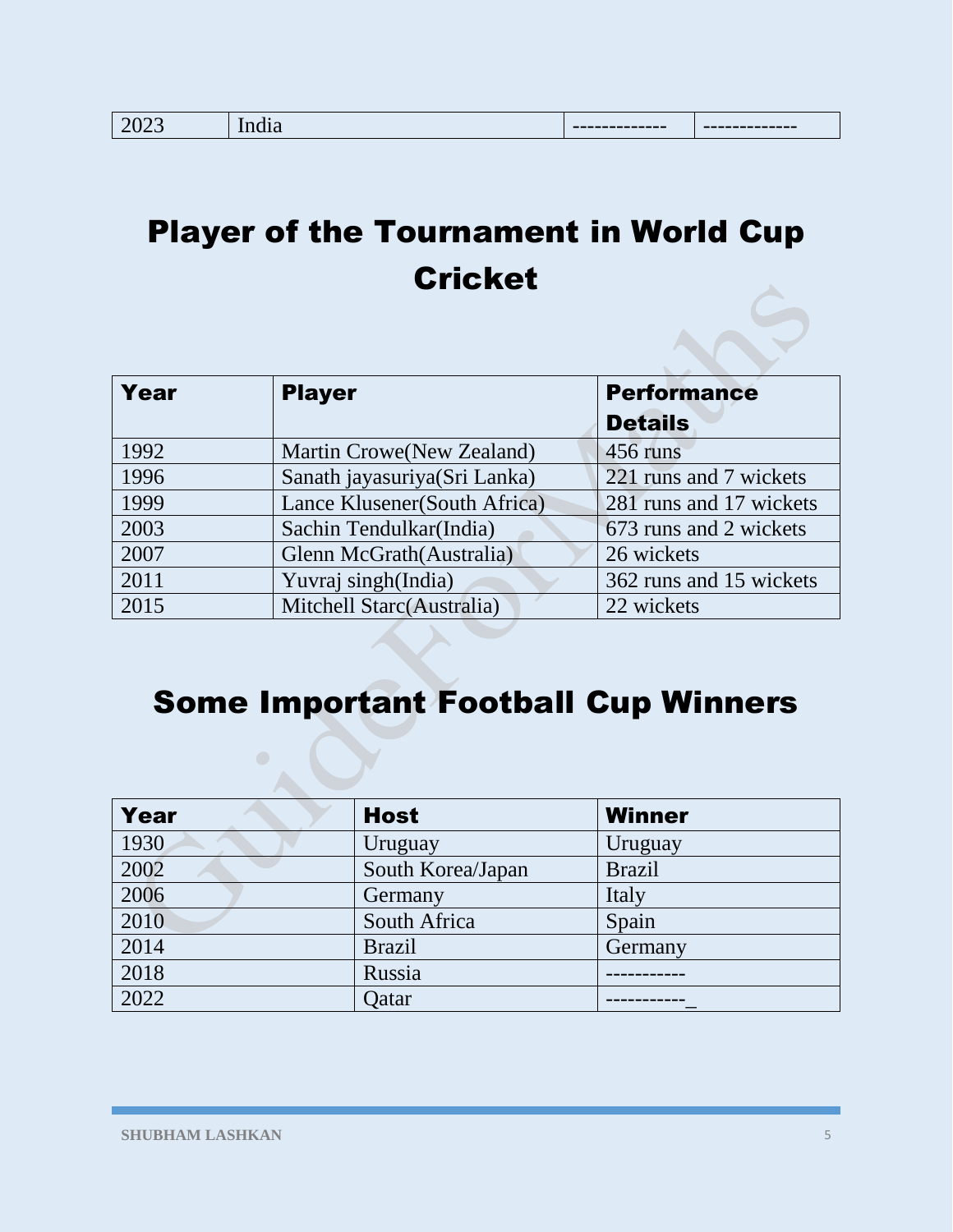#### Some Important Hockey World Cup Winners

| <b>Year</b> | <b>Host</b>              | <b>Winner</b> | <b>Runner-up</b> |
|-------------|--------------------------|---------------|------------------|
| 1971        | Barcelona, Spain         | Pakistan      | Spain            |
| 2002        | Kaula Lumpur, Malaysia   | Germany       | Australia        |
| 2006        | Monchengladbach, Germany | Germany       | Australia        |
| 2010        | New Delhi, India         | Australia     | Germany          |
| 2014        | The Hague (Netherlands)  | Australia     | Netherlands      |
| 2018        | Bhubaneswar(India)       |               |                  |

#### National Games of Some Country

| <b>Country</b> | <b>Sports/Games</b>  |
|----------------|----------------------|
| India          | Hockey               |
| Sri Lanka      | Volleyball           |
| <b>USA</b>     | <b>Baseball</b>      |
| Canada         | Ice Hockey           |
| Russia         | Chess                |
| England        | Cricket & Rugby      |
| Australia      | Cricket              |
| Malaysia       | <b>Badminton</b>     |
| Japan          | Ju Jitsu             |
| Spain          | <b>Bull Fighting</b> |
| <b>Brazil</b>  | Football             |
| China          | <b>Table Tennis</b>  |